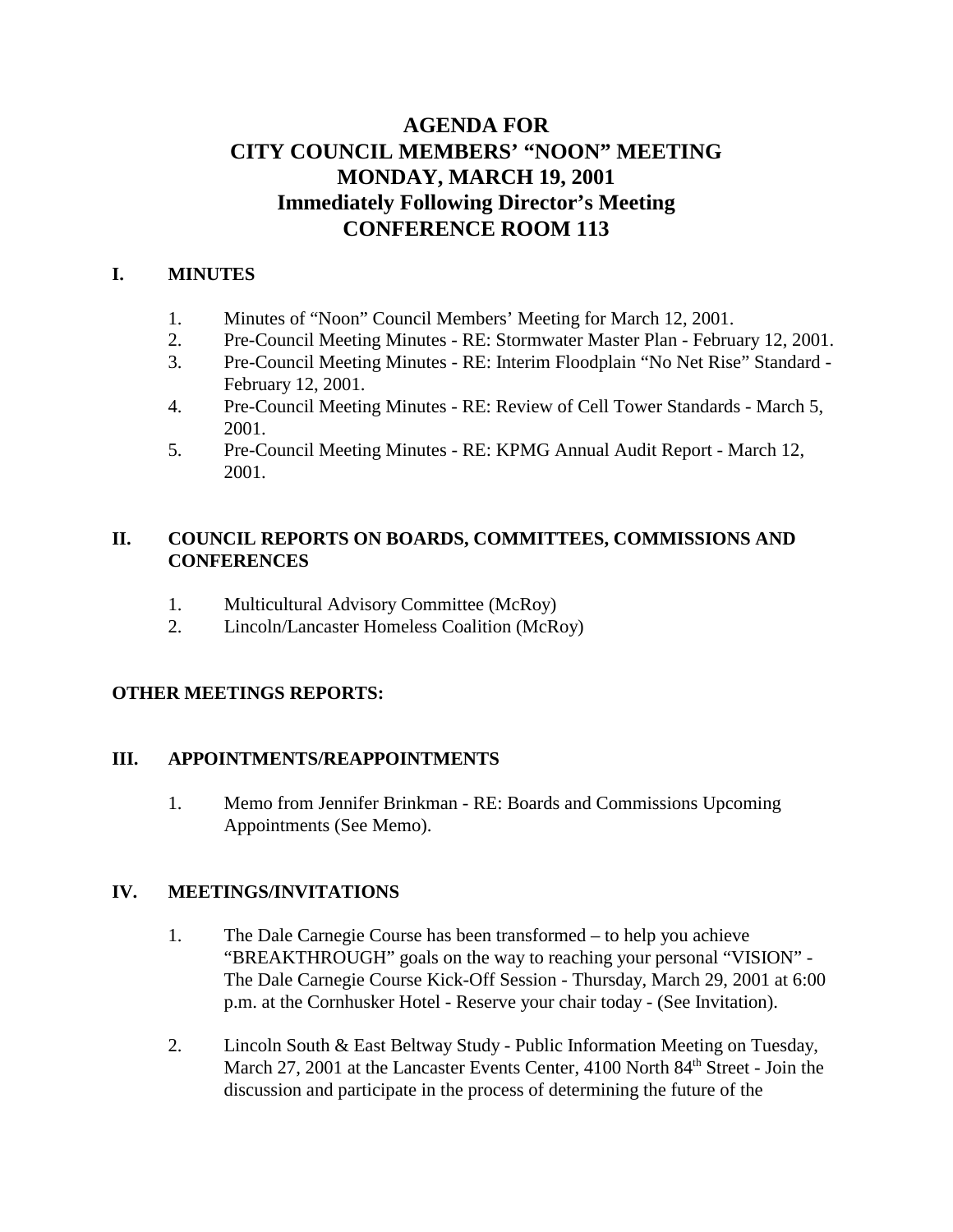Lincoln/Lancaster County Transportation System! - The Public Information Meeting will be held from 11:00 a.m. to 8:00 p.m. (See Invitation).

- 3. Taste of Nebraska Presents NRA "On A Roll" You are cordially invited to be our guest! - on Monday, April 30, 2001 at the Cornhusker Hotel - 6:00 p.m. to 7:00 p.m., Governor's Reception - 7:00 p.m. to 9:00 p.m., Dinner, Awards & Entertainment - RSVP by April 9, 2001 to Craig Lutz at 483-2630 (See Invitation).
- 4. The Capital Humane Society Board of Directors Cordially invites you to its Fifteenth Annual Animal Awareness Dinner - on Thursday, March 29, 2001 at the Top of the Rock,  $14<sup>th</sup>$  & P Streets - 6:00 p.m., Cash Bar - 6:45 p.m. Dinner -Buffet Dinner \$25.00 - RSVP by March 23rd (See Invitation).
- 5. Mayor Don Wesely invites you to participate in the next "Pennies For Lincoln" campaign. - "Daydreams" by Sondra Jonson will be installed this summer at Cooper Park, Eighth & E Streets - Please join us for a news conference to kick off the campaign, on Tuesday, March 20, 2001 in the multi-purpose room at Park Middle School at 9:45 a.m. - (See Invitation).

### **VI. REQUESTS OF COUNCIL FROM MAYOR - NONE**

### **VII. MISCELLANEOUS**

1. Further Discussion on disks & copies.

### **VIII. ADJOURNMENT**

CA31901/tjb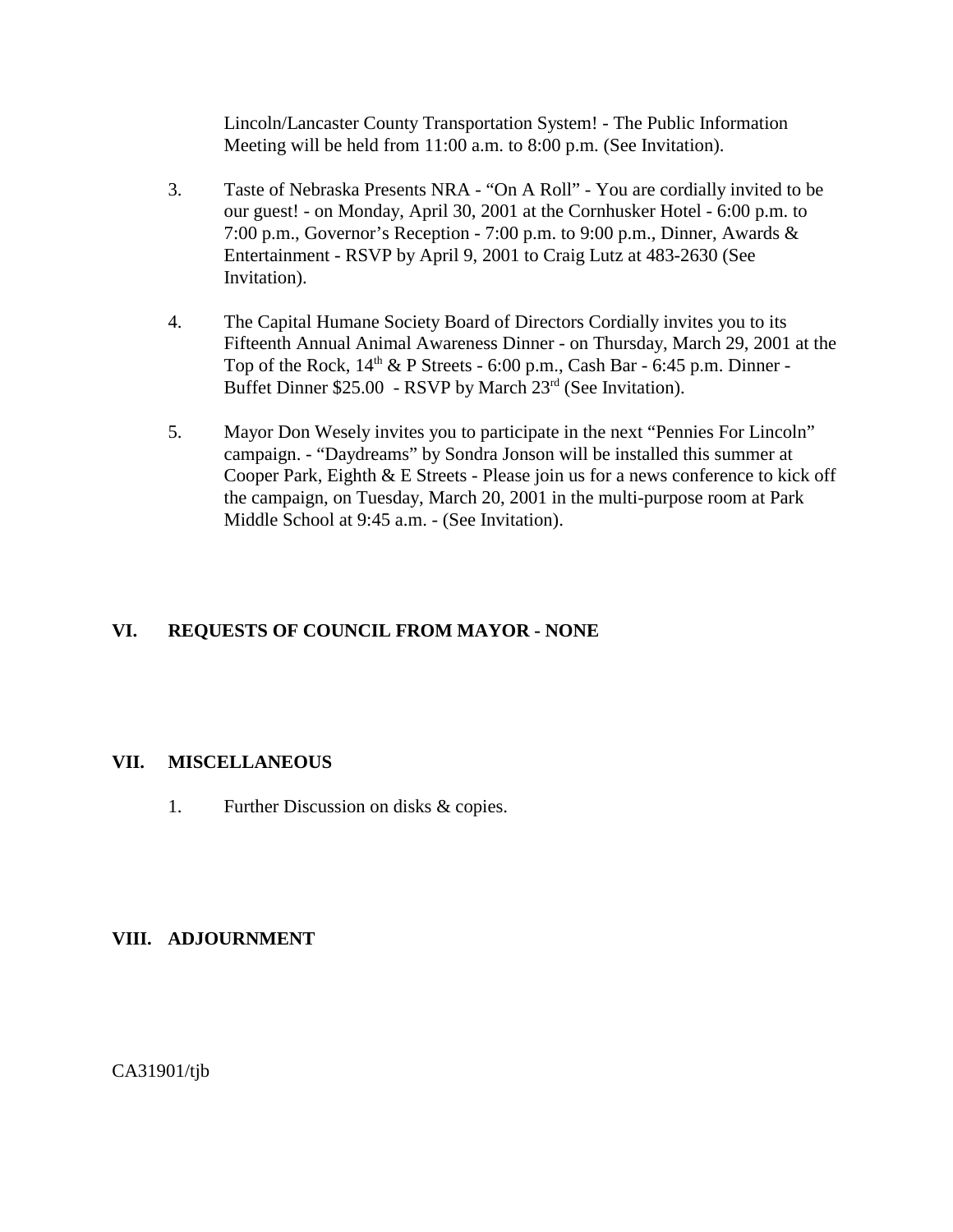# **MINUTES CITY COUNCIL MEMBERS' "NOON" MEETING MONDAY, MARCH 19TH, 2001** *CONFERENCE ROOM 113*

**Council Members Present:** Jerry Shoecraft, Chair; Jeff Fortenberry, Vice-Chair; Jon Camp, Jonathan Cook, Cindy Johnson, Annette McRoy, Coleen Seng.

**Others Present:** Mark Bowen, Ann Harrell, Jennifer Brinkman, Mayor's Office; Dana Roper, City Attorney; Jason Reynolds, Ray Hill, Planning; Darrell Podany, Aide to Council Members Camp and Johnson; Karen Shinn, Aide to Council Member Fortenberry; Joan Ray, Council Secretary; Chris Hain, *Journal Star* representative.

## **I. MINUTES**

- 1. Minutes of "Noon" Council Members' Meeting for March 12, 2001.
- 2. Pre-Council Meeting Minutes RE: Storm Water Master Plan February 12, 2001.
- 3. Pre-Council Meeting Minutes RE: Interim Floodplain "No Net Rise" Standard - February 12, 2001.
- 4. Pre-Council Meeting Minutes RE: Review of Cell Tower Standards March 5, 2001.
- 5. Pre-Council Meeting Minutes RE: KPMG Annual Audit Report March 12, 2001.

Mr. Shoecraft, Council Chair, requested a motion to approve the above-listed minutes. Coleen Seng moved approval of the minutes as presented. The motion to approve the minutes as presented was seconded by Cindy Johnson and carried by the following vote: AYES: Jonathan Cook, Annette McRoy, Cindy Johnson, Jerry Shoecraft, Jeff Fortenberry, Coleen Seng, Jon Camp; NAYS: None.

## II. **COUNCIL REPORTS ON BOARDS, COMMITTEES, COMMISSIONS AND CONFERENCES**

 1. MULTICULTURAL ADVISORY COMMITTEE (McRoy) Ms. McRoy reported that the Affirmative Action Officer search is moving forward. The interviews are in the final rounds. They had 16 applicants who passed the qualification requirements, and three dropped out, so there were 13 people interviewing originally. Larry Williams is going through all the interviews. So the process continues.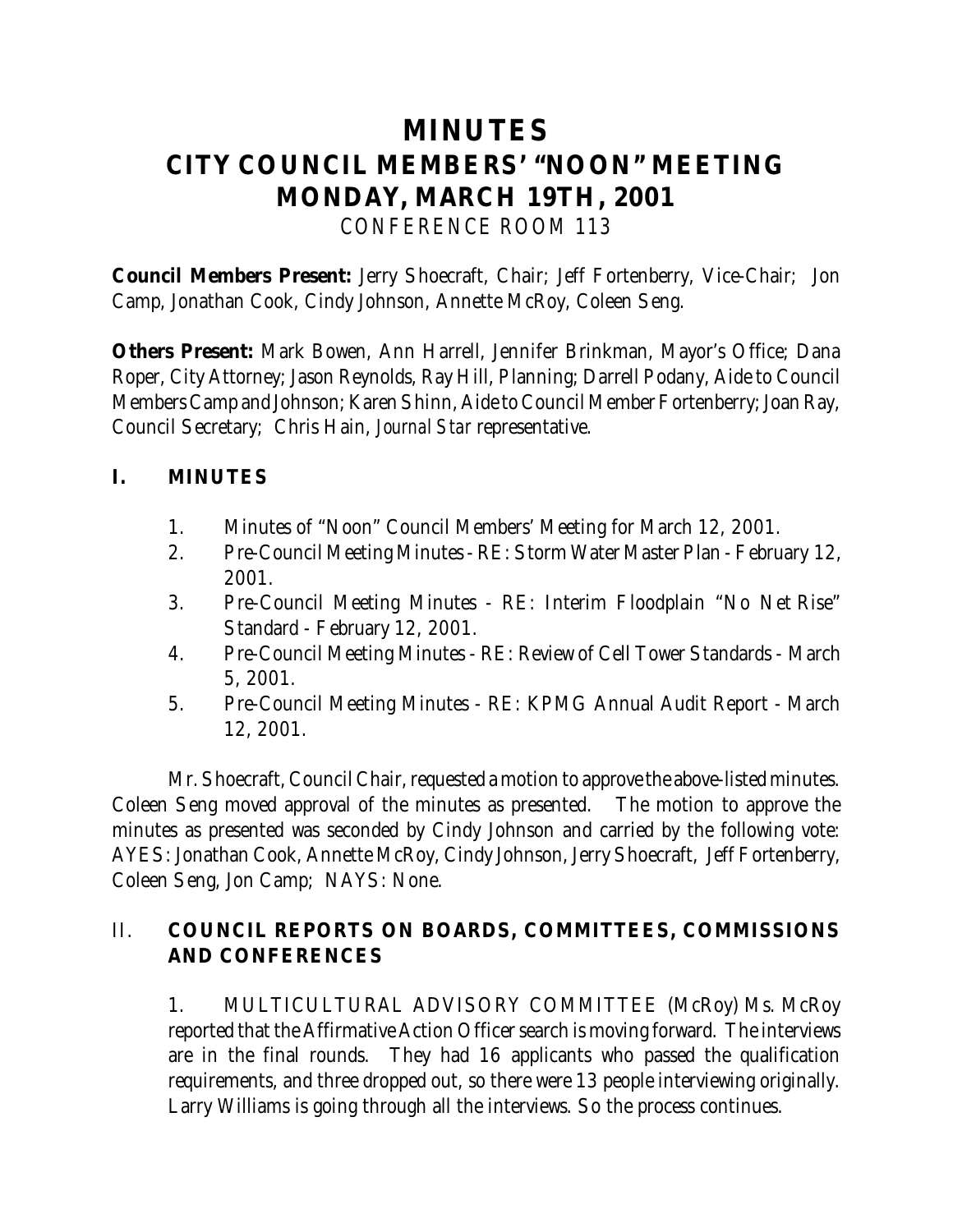The MAC is planning celebrations in the near future. The 35<sup>th</sup> Anniversary of the Human Rights Commission will be this summer. They are having something at the Great Plains Symposium. But later this fall they're going to have a Unity Day. Then MAC itself is planning, with the Mayor's Office, a type of Cultural Awareness Day to bring a lot of people together for needed dialogue.

So there will be two events coming up within the next 6 to 9 months to try to bridge the gap between new immigrants and traditional minorities that we have, which would be the Hispanic, African-American, [Native-American] and some Asian groups. Now we have 6-8 new groups coming into Lincoln. The goal will be to bridge the gaps in relating to these new cultures. Traditionally, people relate only to the dominant culture as opposed to relating to the other cultures, so these events are scheduled to help bridge that gap.

2. LINCOLN/LANCASTER HOMELESS COALITION (McRoy) Ms. McRoy was out of town at a Neighborhoods Symposium and was unable to attend the meeting.

OTHER MEETINGS REPORTS: Ms Seng reported that she had attended the follow-up to the Human Services Needs Assessment study done by Hanna-Keelan. Now the University's Public Policy Center is doing a follow-up on how those priorities will become implemented. She reported that they did a Thursday afternoon/Friday morning event where they started forming some new coalitions that are really using Bob Moyer's Family Violence group's prototype program. That is a really good model program and is probably what the other groups will end up using as a model for their own programs.

They're trying to group the programs in focus areas such as child care, or transportation, or on the basic emergency needs, or whatever the focus is - out of those nine priorities, A whole new structure is being established.

Ms. McRoy reported on the Neighborhoods Symposium she had attended in Minneapolis with the Lincoln Chapter of Neighborhoods, Inc. She noted that it was very interesting as far as what they'd learned. As part of it, Lincoln received a \$1,000.00 grant to use however the local chapter sees fit. So, there will be a meeting to see how that could be pooled with the \$1,000.00 left over from their last budget. Now, we'll have \$2,000.00 to invest in the community. They'd like to see a project started within the next six months, so that is being looked into. She felt this was a nice outcome of the conference. The group may do a conference or seminar here in Lincoln and bring in City Departments such as Urban Development.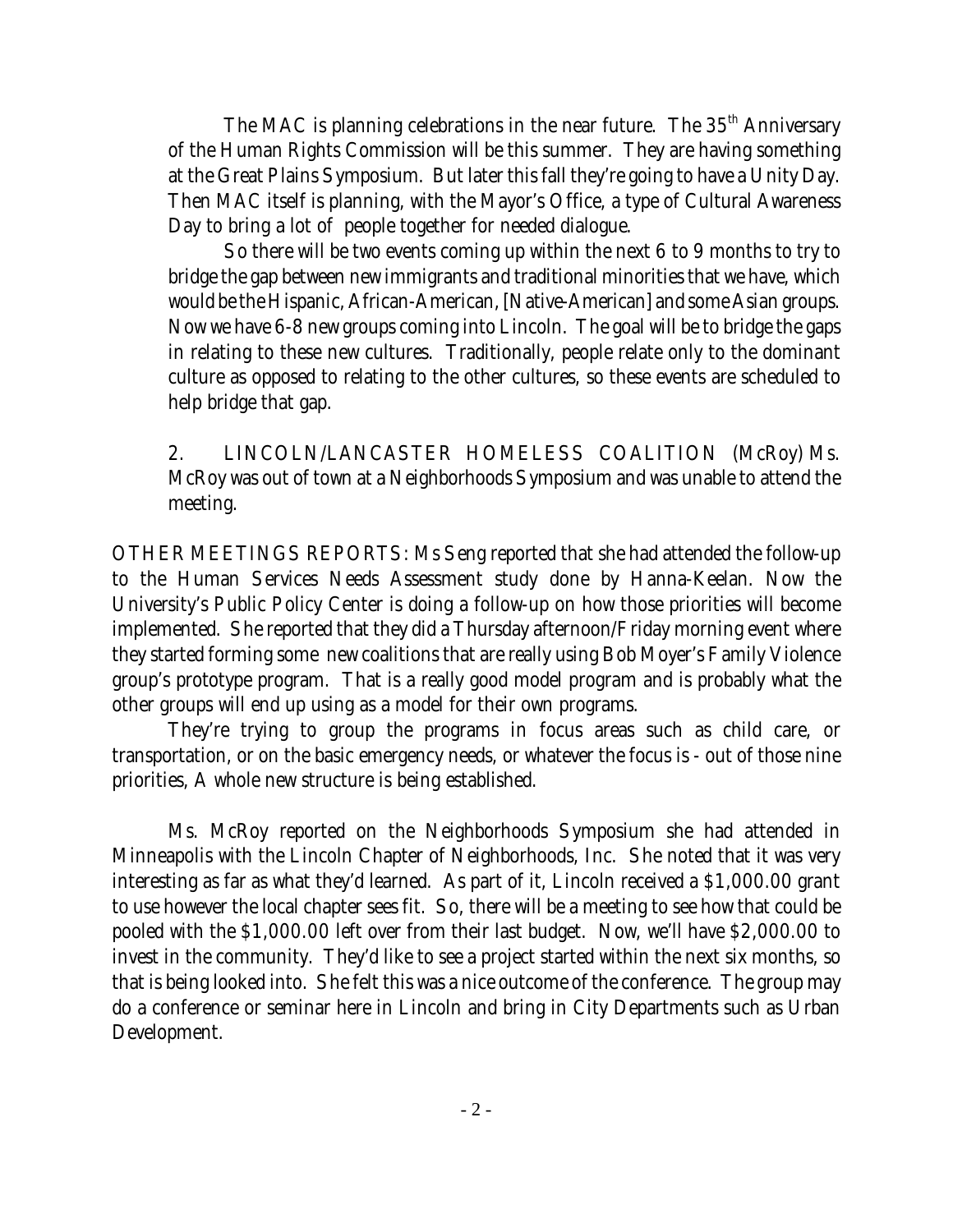## **III. APPOINTMENTS/REAPPOINTMENTS** - Noted Without Comment

## **IV. MEETINGS/INVITATIONS** - Noted Without Comment

## **V. COUNCIL MEMBERS**

## **JONATHAN COOK** - No Further Comments

**ANNETTE McROY** - Ms. McRoy asked Mr. Camp why the pedestrian over-pass meeting scheduled at 4:00 p.m. that afternoon was not scheduled as a pre-council? Mr. Camp stated that its not just the over-pass, but it is the pedestrian [inaudible] south of there that will go through the Haymarket. Ms. McRoy thought if it was regarding the over-pass that all of the Council should be there for that. Some Council Members did not know what was being discussed. Ms. McRoy read a flier she had received about a meeting this afternoon about decision proposals on  $8<sup>th</sup>$  Street changes. Council queried who was sponsoring the meeting? The answer was DLA, who had wanted to talk to Haymarket businesses about pedestrian flow and parking problems - all in anticipation of the baseball traffic to come.

Mr. Fortenberry noted that a key in the discussion of this issue is the division between the two down-towns, [Haymarket/Market Place] which is  $9<sup>th</sup>$  Street. He stressed that we have to find a way to bridge that, noting that that is why he has been aggressive in his efforts at beautification. Because he felt that was helping to reduce the intimidation factor on  $9<sup>th</sup>$ Street, which he felt was a very intimidating street [in regards to pedestrian crossings there].

Mr. Shoecraft asked if a pedestrian over-pass wasn't an option. Mr. Fortenberry stated that he had brought that up several years ago, and a good comment was made that it would be expensive if people don't use it.

There was confusion as to exactly which project was being discussed here, so the discussion was closed with the assertion that those who attended the scheduled meeting would report back to Council at the next "Noon" meeting.

**CINDY JOHNSON** - No Further Comments

**JERRY SHOECRAFT** - No Further Comments

**JEFF FORTENBERRY** - No Further Comments

**COLEEN SENG** - No Further Comments

**JON CAMP** -No Further Comments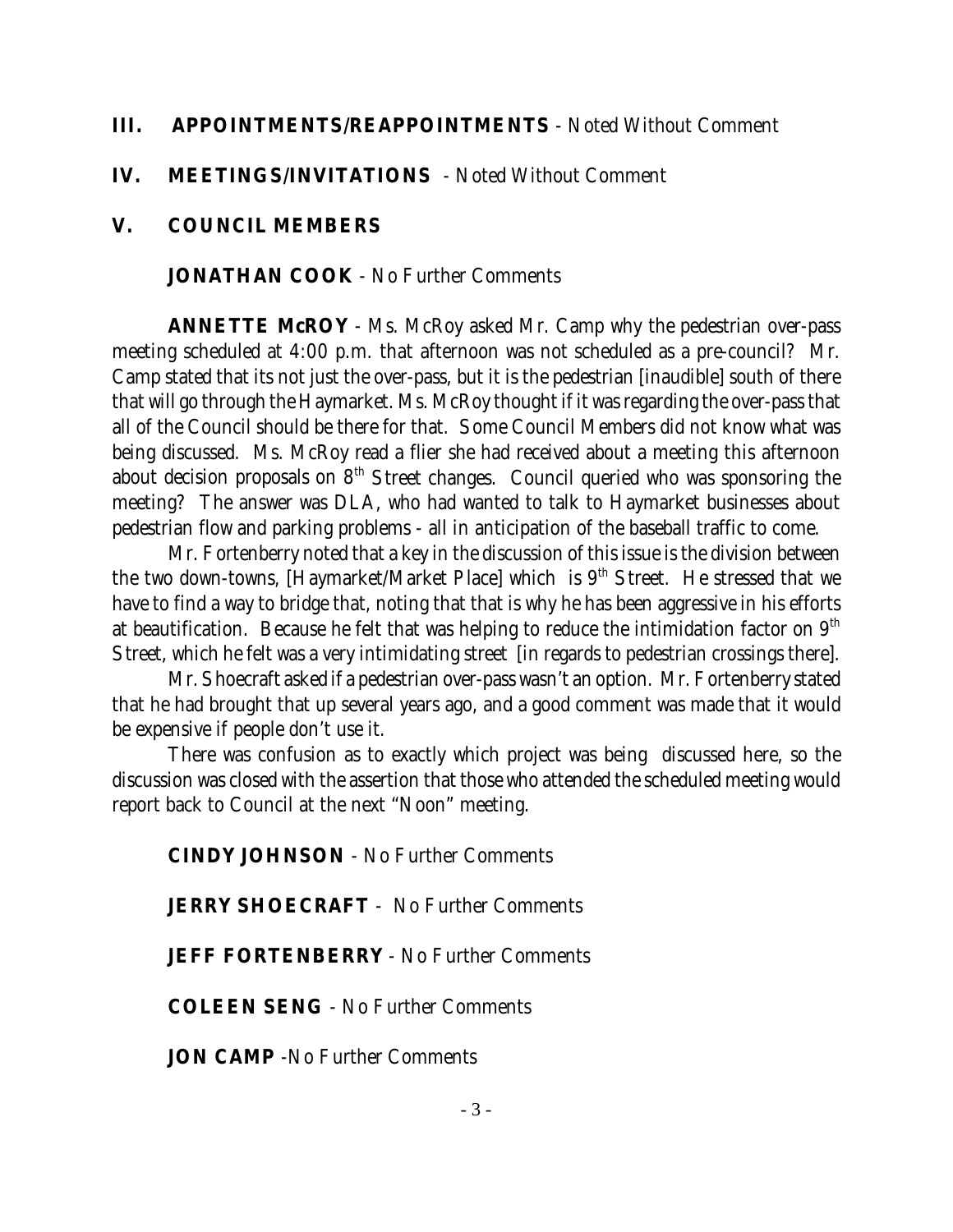ANN HARRELL - No Further Comments

JENNIFER BRINKMAN - No Further Comments

DANA ROPER - No Further Comments

**VI. REQUESTS OF COUNCIL FROM MAYOR** - Ms. Brinkman noted that she had been working with Joan [Ray] on the May  $14<sup>th</sup>$  Post-Election Council Luncheon. She stated that she had contacted Mr. Jack Moors who agreed to and has reserved the Capitol Room at the Nebraska Club for the Luncheon on May  $14<sup>th</sup>$ . The only question he had was whether or not we wanted a pre-set menu or to order from the menu. Ms. Seng indicated to Ms. Brinkman that Ms. Ray could work with Ms. Brinkman on that.

Ms. Brinkman noted that she had received a call last week from Liz Thanel of the Corrections Department asking what telephone numbers the Council and the Mayor would like to have blocked so that they don't receive calls from inmates at the correctional facilities. Ms. Brinkman felt that waiting until May, after the election, might be better timing on this, but Ms. Thanel wanted to do it now.

Council members stated that they had never been approached with this before and asked if this would be including the State Corrections? Ms. Brinkman stated that this would be just County Corrections. Mr. Cook asked if this has been a problem in the past. Ms. Brinkman indicated that it had not been, but this is just something that is offered to Council Members and the Mayor. She asked that, if Council Members wanted to take advantage of it, just send her an e-mail with the numbers to block. If she did not hear from Council Members, she would assume that this was something that Council Members did not want.

Ms. Brinkman gave a Legislative update to Council on Legislative Bills currently before the Unicameral. The bills discussed are listed in the handout material Council received.

**VII. MISCELLANEOUS** - Addressing an Item Not Listed on the "Noon" Agenda:

Mr. Jason Reynolds and Mr. Ray Hill of the Planning Department were at the meeting at the request of Council Member Fortenberry to give the Council information on the proposed Scrap Yard issue. Planning Staff reviewed for Council Members the materials that had been sent out on that issue, including the applicant's request that it be deferred and kept on Pending for one more week so that the applicant can work out some site plan issues and show some additional screening. Mr. Shoecraft indicated that the Council had also received the material on Potential Plan Use or Potential Use as Residential Housing.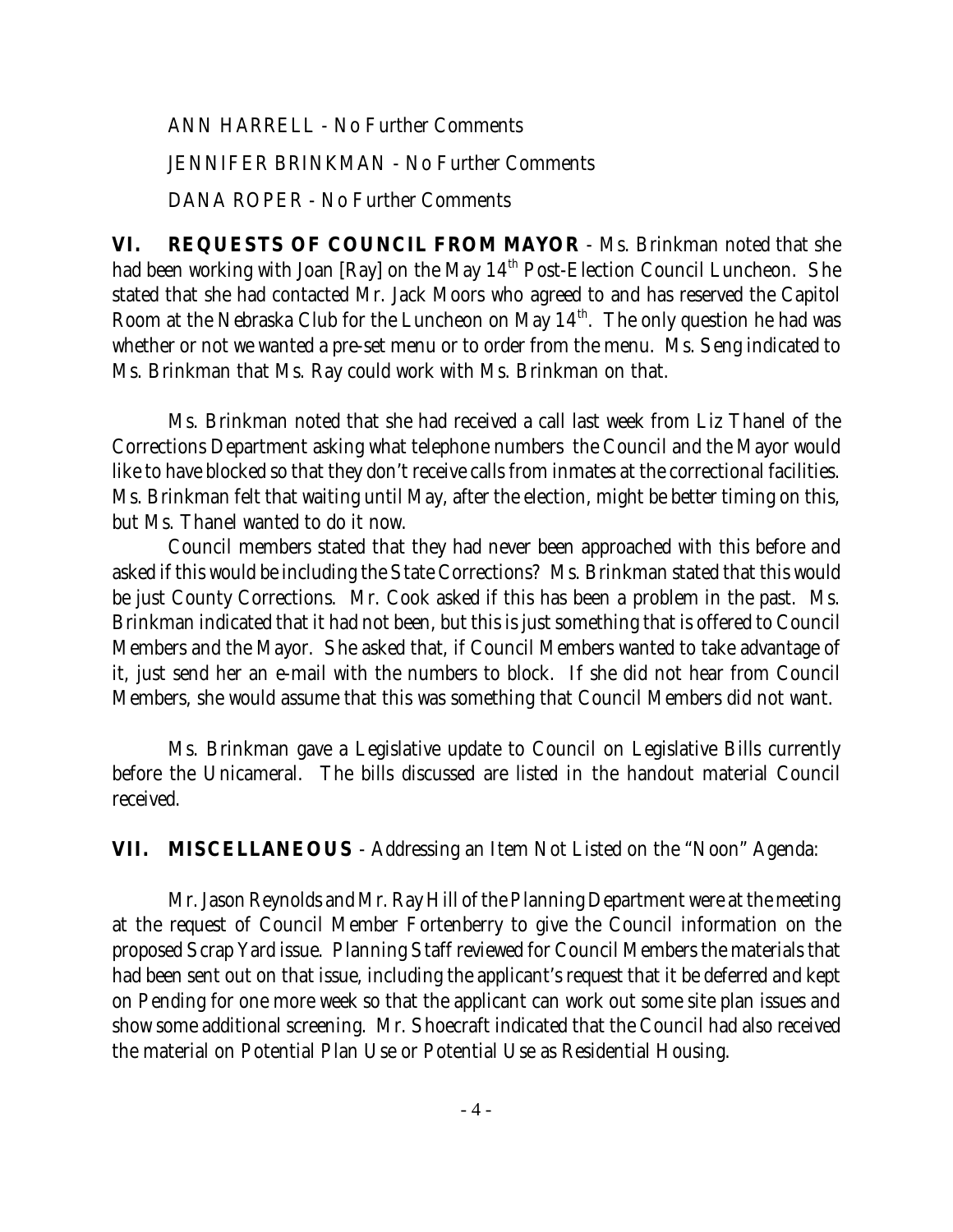Mr. Camp stated that he had some questions on the Student Housing proposal. He wondered if something like that could be built on that property? There is a lot more going on there...what is feasible, what isn't? Mr. Hill stated that the present Comprehensive Plan still calls for the area to be Industrial. Until that land use is changed in the Comprehensive Plan to some other use, the Planning Department's position will be that it should be used for Industrial purposes.

Mr. Hill continued, noting, as Mr. Reynolds pointed out in his Staff Report, if you put student housing there, you have to look at the traffic impact that may have on Charleston Street, because that is the direct route to the University. The people who live in the North Bottoms have already indicated that they are concerned about traffic on Charleston Street.

Mr. Reynolds stated that any sorts of applications in that area would have to work with the DEQ which has some jurisdiction over that landfill area. Mr. Reynolds stated that from his understanding, garnered from the Public Works memos, there are a lot of engineering issues for *any* sort of development in that area because of the potential instability of the landfill material, methane gas, that could be present in the area. The soil cap on top of that landfill, which was reported as being from 2 - 9 inches, is a very shallow ruble cover.

Mr. Fortenberry stated that he was concerned over benefits vs. costs. He noted that the underlying zoning is Industrial. The potential for reclamation of the land is limited. It would have to go through a long process prior to that, which at this point is speculative; but, the City has located its own service there which is similar to the use being proposed.

That said, Mr. Fortenberry continued, we have an area that is in transition with the baseball park, with the two parks which he suspected would see increase in usage as the roadway is redesigned and the baseball facility comes on line. The saline wetlands have been set aside right in the vicinity there, as well as the BMX track.

What Mr. Fortenberry wondered, if this will proceed, then shouldn't a better site plan be presented that would show, instead of just distance bufferings - plantings that could help those distance problems along with some street re-design at the point of the City's tow lot that would respect the park use and the BMX use....separate that area a little more from the Industrial application.

Those are all just general thoughts, but it is what Mr. Fortenberry stated he has been weighing in this situation. [Other comments inaudible].

Mr. Fortenberry stated that one of the problems, when you look at massive expanses of industrial property is just parking in general. It's exactly that...nothing that breaks it up as some island type area in the middle might do. That would help break up the intensity of the vast expanse of cars. He felt these kinds of things would help and increase the benefit side of the equation. This isn't pretty stuff to deal with, but it's a necessary part of commerce which (he stated in a tongue-in-cheek aside to Council) he wished would go to 56<sup>th</sup> Street.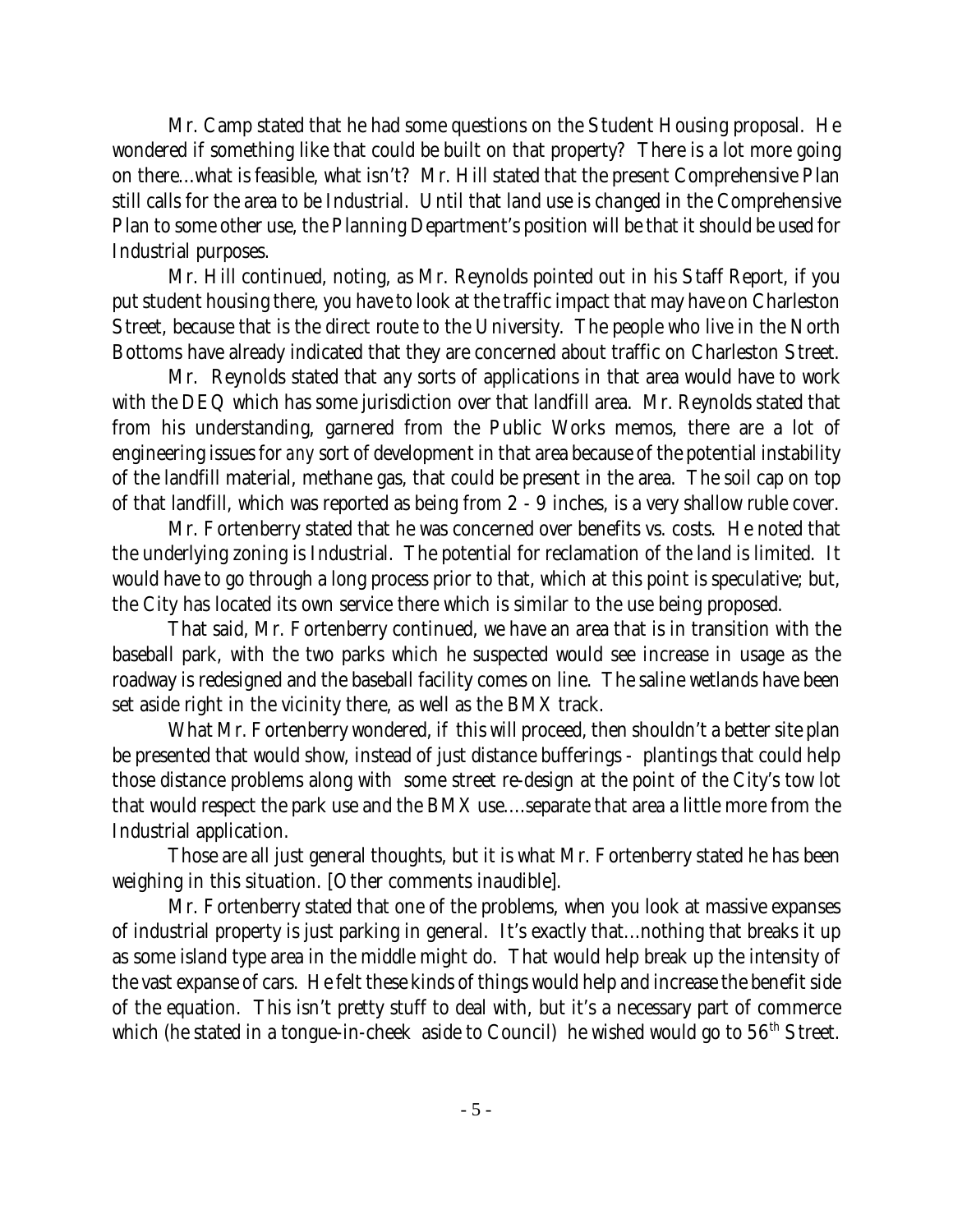Mr. Reynolds stated that the applicant was working on the re-design showing plantings, and increasing the height of the fence to eight feet. They'll be adding cover [inaudible] Although the report from Public Works regarding the solid waste section, indicates the difficulties they've run into on the  $48<sup>th</sup>$  Street site. The soil does not support the tree plantings being done at that site. This plan will be bringing in soil to plant around the trees, so there would be a mound for each tree; or maybe a berm to plant the trees on. It's still in the flood plain, but it would provide a more viable landscaping material and opportunity for success.

Ms. Seng noted that she had watched the so-called Boosalis Park and all of that area, stating that she did not know how many times Public Works had planted, re-planted, and replanted to try to get growth at that landfill. She commented that that landfill has been worked on much more recently. What we've been doing there would be better than the site where the reclamation efforts were begun such a long time ago. She did not think that at that time, we as a City knew what to do with those kinds of areas; nobody did. She stated that we weren't worse than anyone else; we just didn't have information on how to deal with that. Its going to take a long time before that land can ever be utilized. Ms. Seng asked if the top soil cover was only 2-6 inches?

Mr. Reynolds explained that they had done some top soil testing when making the wetlands delineation and, in checking the top soil, found that one of the samples was two inches and one was nine inches. He was not sure if that was the entire range or variety, but those two numbers stood out in the report.

Ms. Seng noted that she used to watch the area on Highway 77 going north to Ceresco...they kept coming in again and again to plant trees and the trees just didn't take. They do have a little landscaping in that area now.

Mr. Fortenberry asked if the plan being referred to is just a little group of trees, or is it going to form the opaque border? Mr. Reynolds stated that from discussions with the applicant, they will be relying on the fence primarily for screening. They will be planting a mixture of deciduous and evergreen trees to just break it up. The interest in having deciduous trees is that it would provide a crown that was a little higher and offer some additional screening, at least in the eight odd months of the year that the trees have leaves. They'll be spaced about the same distance as street trees are spaced...about every 50 feet or so to just break up the visual line as you drive along Sun Valley or Charleston. He stated that he had not seen the plan, however, and it may wind up being different.

Ms. McRoy observed that, as Ms. Seng stated that the City didn't know better back then in closing landfills and that may have been true around the country; but, just because we didn't know what we were doing at that point in time...now we do. There is a strong argument for reclaiming that land for other than Industrial use. She noted that she had spent a great deal of time looking at websites where the experts have accomplished reclamation